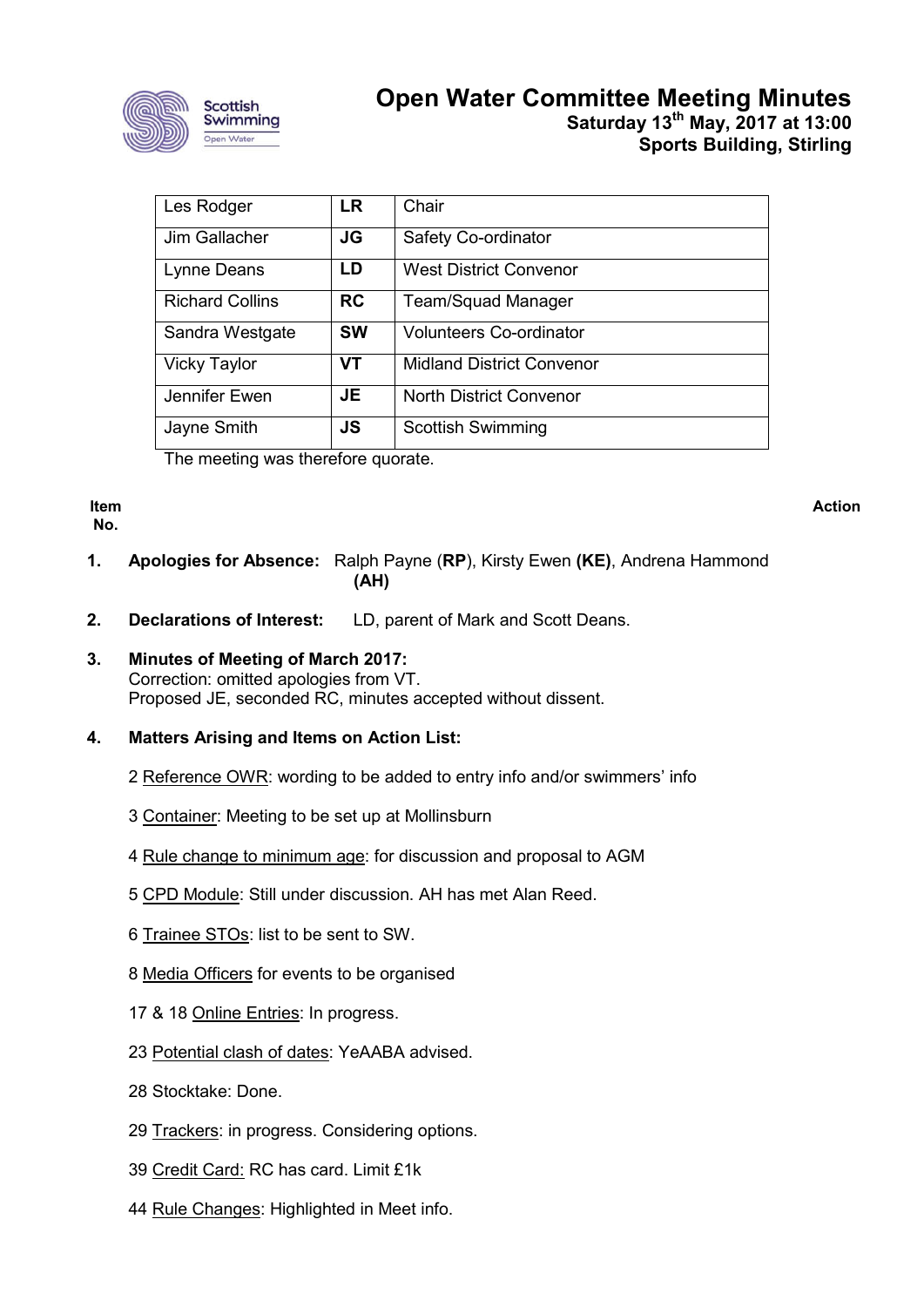47-51 East District: Organisation in hand (see below).

#### **5. Correspondence:**

East District OW Convenor is currently a vacant post.

#### **6. Domestic Events:**

East District and ASA Qualifier  $4<sup>th</sup>$  June. Cameron and Stewart may be available on  $3<sup>rd</sup>$  June to help set up but JG is at Knockburn. Currently short of kayakers. Work in progress. LD will collect water sample on Thursday  $25<sup>th</sup>$ . JG to request lifesaver for second safety boat. 5km race will be prioritised if there are difficulties on the day since other distances are

Knockburn C&T JG will collect a buoy on Thursday night.

available at Midland as "Plan B".

Lochore Challenge Low numbers at present.

Midland Boats all provided by Monikie. Kayaks have been sorted by Cameron. Water is lab tested at Dundee.

**North** 

JG and LR will come on Friday to set up. JE will not be present on the day but the ND committee will be there. Lead on the day

will be Donna Lawrie.

Three rescue boats. Presently 3 or 4 kayaks. Need 8 minimum. Technical officials needed from about 9am.

Great Swim Not heard anything at the moment.

Scottish Nationals Catering for officials only. Meeting to discuss disability event.

Venachar Mile and Half Mile To agree timings and costs

West

Intend to split the briefings so that more trainee Safety Officers can get mentoring.

#### **7. National Team / Squad:**

Nothing suitable early in season. Consider late season camp. Any information on Majorca?

#### **8. Euro 2018:**

8,9,11,12 August 2018. Need to set up meeting between Natalie and JG.